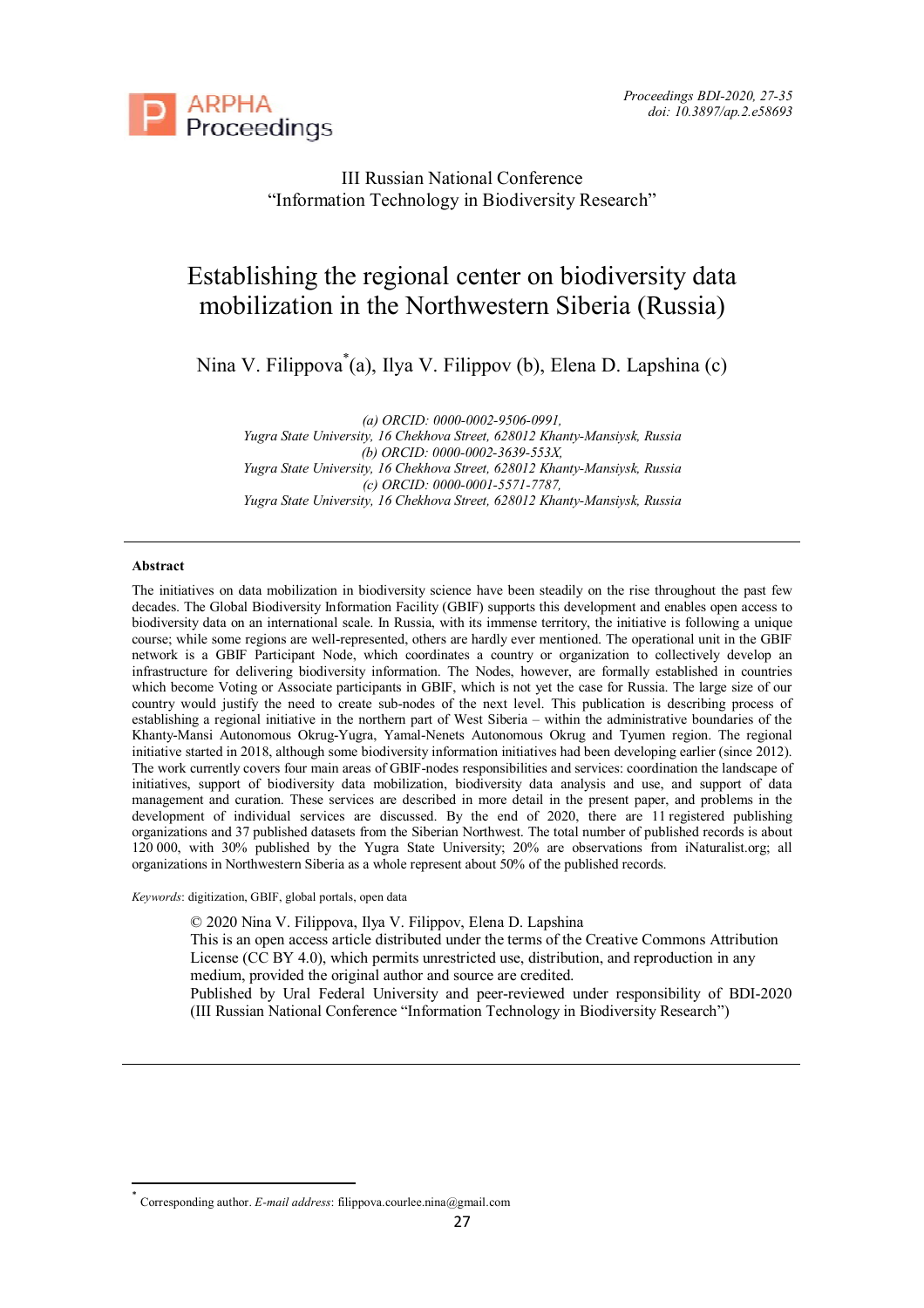# **Introduction**

The history of biodiversity research and biodiversity informatics initiatives in Northwestern Siberia was described by the authors in previous publications (Filippova et al. 2017, 2019). In the past two years, the initiative has become more organized and now covers a large portion of the responsibilities and services published in the document Establishing an Effective GBIF Participant Node (GBIF Secretariat 2019). The aim of this paper is to describe the regional program in more detail in relation to the abovementioned document, to show examples of existing services, and to discuss problems and plans for the future. Inspired by this document, we will focus on its structure as well as on the initiatives of the national GBIF community (http://gbif.ru).

A GBIF Participant node is a team designated by Participant Node – a country, economy or organization that joins GBIF by signing a Memorandum of Understanding (www.gbif.org/document/80661/gbif-memorandum-of-understanding). Russia is not currently a Participant country, but we have a working group that promotes the ideas and already, to a large extent, plays the functional role of a Participant Node. Since the "GBIF Participant Node" is not formally applicable to this community in Russia, we will use the term "GBIF center" to refer to the respective initiative or team at the national and regional level.

#### **Coordinating the landscape of biodiversity-related initiatives including participating in the GBIF network**

The collaboration between the various organizations and initiatives related to biodiversity data, as well as with GBIF itself, is a key moment of the development of the biodiversity data mobilization center. In the Northwestern Siberia (NWS), there has been some progress in coordinating data mobilization, but many potential contributors remain unaware and thus uninvolved, especially in the Yamal-Nenets Autonomous Okrug.

A broad coverage of organizations and initiatives is essential for successful data mobilization. Regionally, due to the recent history of the region's industrial development, the number of relevant organizations is comparatively low. All organizations that possess and manage biodiversity data answer to three main ministries: the Ministry of Science and Education of Yugra (including 3 universities and research institutes), the Ministry of Natural Resources of Yuga (about three dozen protected areas), and the Ministry of Culture of Yugra (museums, which also maintain biological collections). The data users are scientific and environmental institutions, the Department of Subsoil Use and Natural Resources of Yugra (https://depprirod.admhmao.ru), the Service for control in the field of environmental protection, wildlife and forest relations of Yugra (https://prirodnadzor.admhmao.ru), the Yugra Research Institute of Information Technologies, as well as private and state oil and gas companies. The data is also used by educational institutions and the general public.

We were able to reach certain collaboration agreements with biodiversity data providers, related to publishing biodiversity data openly in GBIF and using aggregated GBIF data for biodiversity monitoring programs, as well as developing educational infrastructure in the field of biodiversity informatics in the region. Most of the biodiversity research organizations and nature protection organizations in Yugra had been registered in GBIF and have begun data publishing. We are holding regular training workshops on data mobilization (https://nwsbios.org/events) and submitted a series of applications for funding the initiative, including a recently supported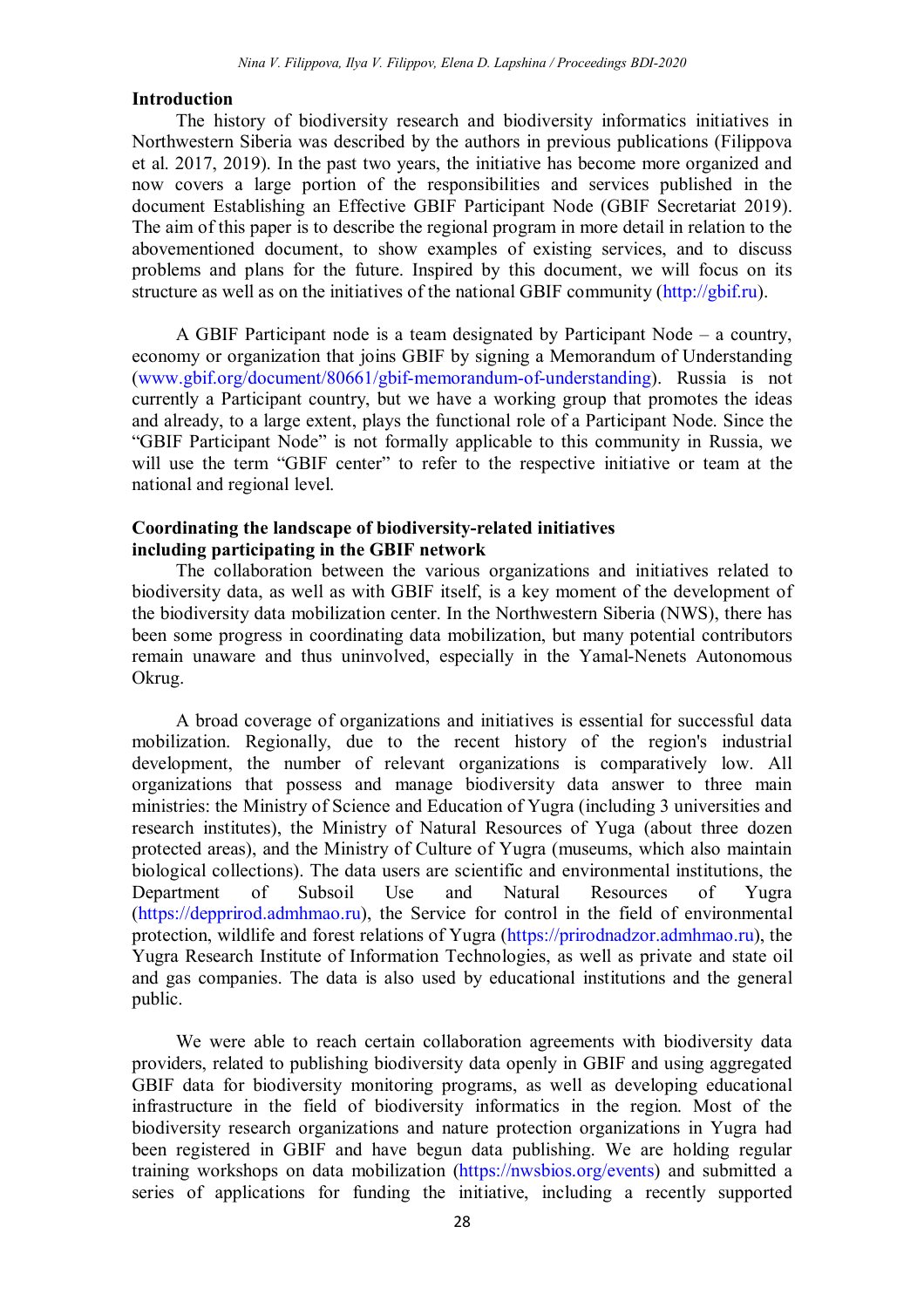application for the Presidential Grant aimed at an educational program on data mobilization in the region (No. 20-2-014584).

We are continuously negotiating with stakeholders and decision-makers on open data publishing and use of aggregated open data. The Department of Natural Resources of Yugra showed interest to begin the initiative on standardization of data collection from protected areas, as well as in the use of the collected data.

Collaboration with public stakeholders such as educational organizations started with the region's protected areas and the Forestry schools. Public outreach events are organized in collaboration with educational and nature protection organizations using iNaturalist platform (https://www.inaturalist.org/) in the form of bioblitzes and challenges.

Another project on working with data mobilization in Russia is the "Eurasian chronicles of nature" (http://chronicleofnature.com), which collaborates with the regional data mobilization center.

Unfortunately, an important sector that is actively developing in Northwestern Siberia – the oil and gas companies currently remains largely unaware of the initiative. These companies are providing environmental monitoring in the fields of gas and oil extraction and can act as stakeholders, as well as participate in decision-making and funding.

The northernmost part of the area (Yamal-Nenets Autonomous Okrug) is currently the least involved in data mobilization initiatives. Stakeholders in this area are government organizations, nature conservation areas and the Scientific Center for the Study of the Arctic, which coordinates research activities in the region.

Communication with the GBIF national community is supported through its Facebook group (http://www.facebook.com/groups/477172382940229), Google groups  $(gbit-in-russian@googlegroups.com)$  and workshops on data mobilization and publishing (http://gbif.ru/gbifruteam). Communication with the GBIF Secretariat is supported through publications and during the regular national conference "Information Technologies in Biodiversity Research" (http://gbif.ru/conf).

The working potential of the mentors community is enhanced at national workshops and regional educational events (https://nwsbios.org/events). For instance, a data publishing workshop was held for the museums, universities and protected areas in Khanty-Mansiysk in the spring of 2019 (https://nwsbios.org/collections seminar 2018). The first student workshop was organized as part of a field practice course in July 2019 (https://nwsbios.org/yugra\_workshop). Each of the registered publishing organizations has appointed a contact person (future mentor) for coordination of data mobilization initiative within the organization.

We set up a website for the regional initiative, containing information about the project and its news, as well as training materials and analyses of the mobilized data (https://nwsbios.org). The social network group serves to outreach a wide audience (https://vk.com/nwsbios). There is a mailing list to keep the community informed about current activities and results and the messages are saved in the website blog (https://nwsbios.org/blog).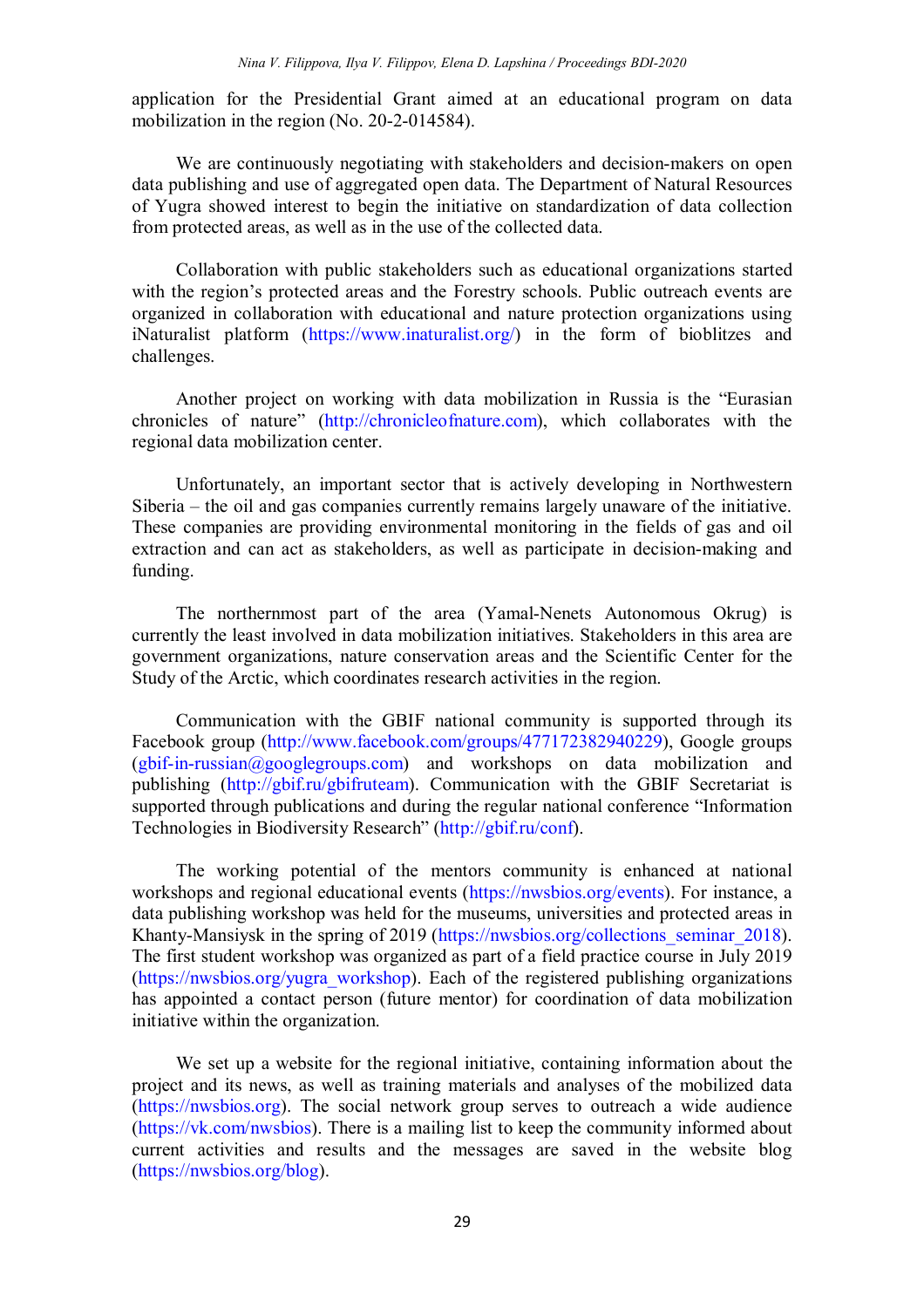### **Supporting biodiversity data mobilization**

To ensure successful data mobilization in the Northwestern Siberia, a technical infrastructure has been installed on the server of Yugra State University. We are using SPECIFY software for managing biological collections databases (https://www.specifysoftware.org, http://bioportal.ugrasu.ru) and Integrated Publishing Toolkit software (IPT, https://www.gbif.org/ipt, http://ipt.ugrasu.ru:8080/ipt) to publish data in GBIF. At present, five regional collections have been imported in SPECIFY, the rest are on hold (herbaria and other collections of protected areas, universities and private collections of individual researchers). Eleven organizations are registered in the IPT installation of the YSU, all of them from Northwestern Siberia. In total, 37 datasets were published via this IPT installation (Table 1).

| Organization                                                                               | Number of | Number of                            | Number of |
|--------------------------------------------------------------------------------------------|-----------|--------------------------------------|-----------|
|                                                                                            |           | published datasets published records | citations |
| Biological collection of Yugra State<br>University                                         | 9         | 45 695                               | 14        |
| Malaya Sosva State Nature Reserve                                                          | 10        | 6969                                 | 13        |
| Natural park Kondinskie lakes named<br>after L.F. Stashkevich                              | 15        | 5 3 9 6                              | 14        |
| <b>Surgut State University</b>                                                             | 6         | 3 7 3 5                              |           |
| Natural park Numto                                                                         | 10        | 1 2 2 6                              | $\theta$  |
| <b>Yuganskiy State Nature Reserve</b>                                                      | 2         | 1 0 9 6                              | $\theta$  |
| Institute of the problems of Northern<br>development                                       |           | 262                                  | $\Omega$  |
| Tobolsk complex scientific station of<br>Ural Branch of the Russian Academy of<br>Sciences | 1         | 253                                  | $\Omega$  |
| Regional historical, cultural and<br>ecological Center                                     |           | 165                                  | 7         |
| Museum of Nature and Man                                                                   | $\theta$  | $\theta$                             | $\Omega$  |
| United Directorate of Reserves of<br>Taimyr                                                | $\Omega$  | $\Omega$                             | $\Omega$  |

**Table 1.** The organizations of Northwestern Siberia registered in IPT of Yugra State University for 10.11.2020.

The development of a DwC export from KAMIS system (a national information system for the museum collections https://kamis.ru) has been started to mobilize the biological collections stored in museums.

We are using several channels to source the funding for the regional initiative, e.g. through grants and awards. In the past, the initiative was supported by the Department of Nature Resources of Yugra. The initiative is currently funded by the Yugra State University with the university grant (No. 13-01-20/39), as well as through the EU INTERACT project for the development of the Mukhrino field station (No. 730938). In 2020, the project "Biodiversity data digitization and mobilization workshop in Yugra" received support in the form of the Presidential Grant (No. 20-2-014584). In 2018–2020, we submitted nine applications to the Russian Foundation for Basic Research (RFBR) and social initiatives foundations (Governor's Grant, Presidential Grant, etc.). Technical support of data mobilization is provided in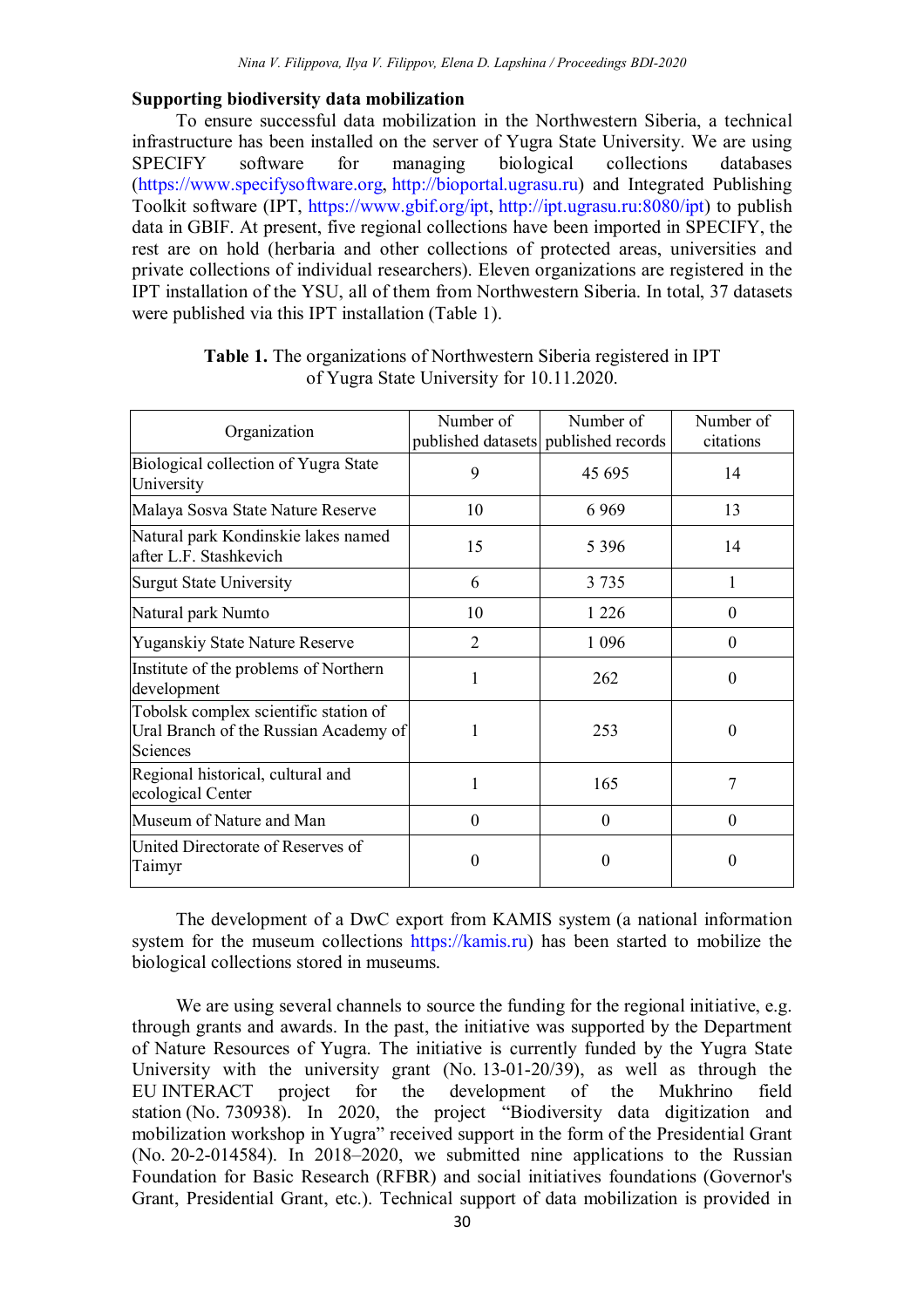the form of training seminars and through the helpdesk (individual consultations). The SPECIFY installation is developed in cooperation within the SPECIFY Collections Consortium (Yugra State University has been a member of the consortium since 2020, http://www.sustain.specifysoftware.org). The installation and management of the regional IPT is supported by the national GBIF community. Currently, two people are involved in providing technical support. Hopefully, the number of these mentors will grow after organization of training seminars in the future (with a basic aim to reach at least one person in each organization). We use educational materials on the following topics in the field of biodiversity informatics:

- Darwin Core Standard (http://gbif.ru/DwC\_spec)
- How to create a dataset in GBIF (http://gbif.ru/datapublish)
- How to publish a dataset in GBIF via IPT (http://www.gbif.org/ipt)
- SPECIFY collections management system (http://gbif.ru/specify)
- $\bullet$  iNaturalist portal use (http://gbif.ru/inat\_publish)

Instructions and manuals on data mobilization (text- or video presentations) are published online in Russian (some are prepared by the national GBIF community; others have a regional context and are prepared locally).

The development of the open data culture in the region had been ignited by several examples. Recently, we published a data paper in collaboration with several colleagues working in the region (Filippova et al. 2020a). The growing number of citations of the published datasets had been advertised in the community correspondence. The raising efficiency of usage of scientific collections was confirmed by the Fungarium of Yugra State University, which is exchanging its collections regularly since it has been represented in GBIF. The culture of open data in citizen science (iNaturalist) is motivated by the examples of rare species observation and total impact of citizen science in biodiversity research (https://nwsbios.org/inat-yugrabio). Some attempts are made to include the publication of datasets in GBIF in the financial credits for the universities and other research organizations.

The call for open data, being the key part of GBIF, is stressed in every presentation and publication of the regional initiative. Specific actions that we took in this direction were: 1) the Rules for authors of the journal Environmental Dynamics and Global Climate Change (published by Yugra State University) include a paragraph on the raw data publication as an electronic application in GBIF (https://edgccjournal.org/EDGCC/about/submissions) (for example, Lapshina et al. 2018); 2) as a mandatory rule when visiting the Mukhrino field station, a metadata should be provided by the end of working period (for biodiversity research – in DwC standard). An important outcome of open data culture is data verification and countering falsification of the research results. This aspect should be accounted for when shaping the policies of journals, grant proposals and research evaluation in general.

The initiative is promoted to a wide audience of citizen scientists through the development of the iNaturalist network in the region (https://nwsbios.org/inat-yugrabio). In recent years, we organized a number of regional events, including an online workshop for the community members on the development of a regional umbrella project on iNaturalist. Among other things, a number of ecological education departments of the region's nature conservation areas are involved in the management of the regional iNaturalist projects and organization of educational iNat-events.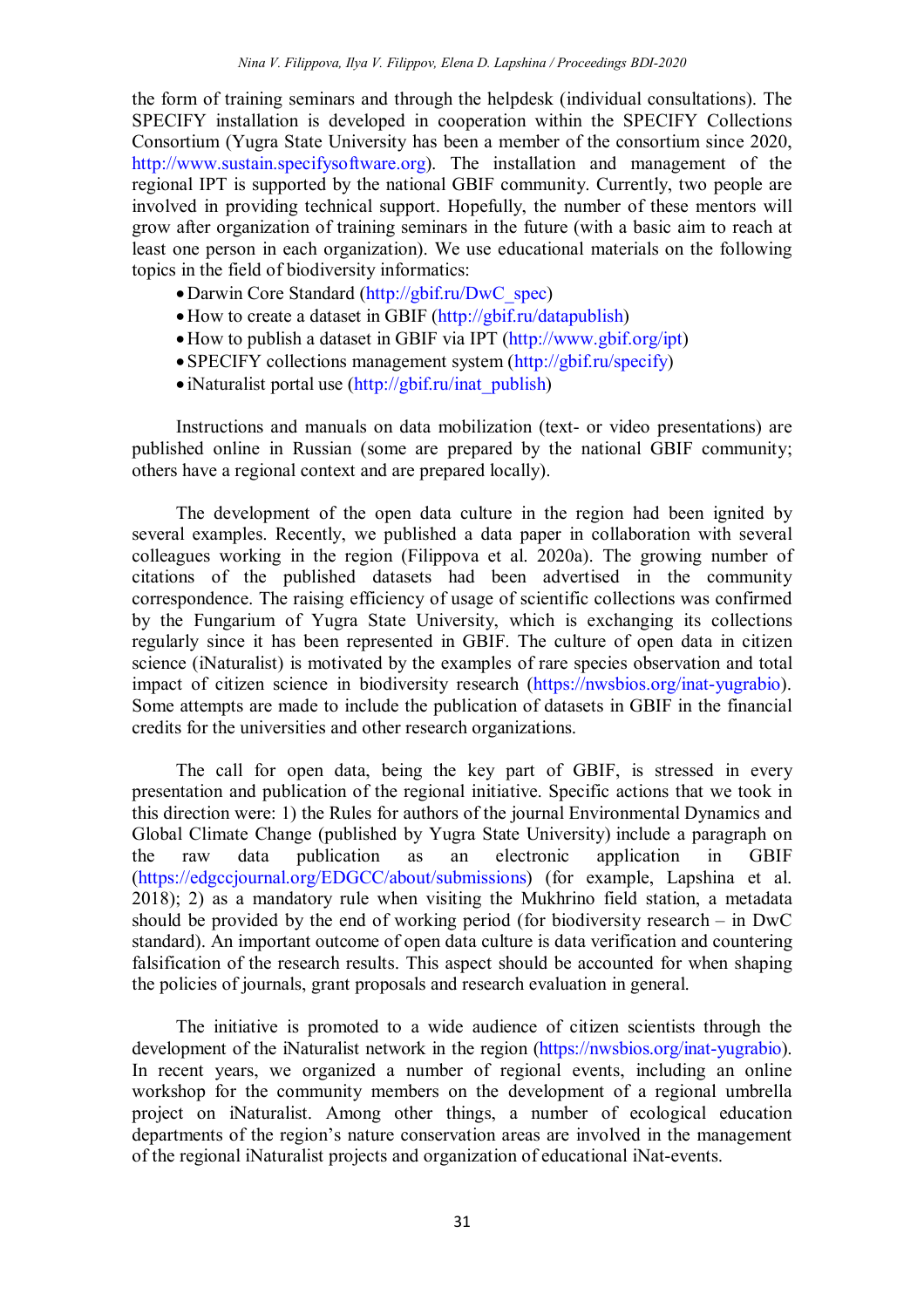#### **Supporting biodiversity data analysis and use**

Due to the relatively recent origin of the initiative, biodiversity data analysis remains insufficiently supported in the region, with only a few examples to be provided.

A prerequisite for efficient data use is ease of access. Therefore, for local tasks, organization of a regional portal is important. Currently, the regional collections portal in SPECIFY contains five collection databases and other collections digitization only begins. Data can be obtained directly from local SPECIFY as well as from global portals, via GBIF and iNaturаlist, etc. Instructions have been prepared by the national community on the use of data from these systems; training courses are held at seminars and in individual consultations. Promotion of correct citation of data is taught during workshops and through the helpdesk (https://gbif.ru/datause).

The coverage of the area with mobilized data has not yet been assessed. The need for such analysis exists, since the territory is currently being actively developed by oil and gas industries. An example of such analysis for a particular group (fungi) is available in the publication (Filippova et al. 2020a). As the result of literature data digitization, a dataset was published in GBIF (Filippova et al. 2020b) and subsequent data paper analyzes the study extent.

An example of the use of data for compiling national and regional checklists is represented by the same paper (Filippova et al. 2020a). A complete electronic checklist of fungi for the Northwestern Siberia was compiled based on digitized literature records.

Providing data for political decision-making and conservation priorities is in future plans of the regional center, including the program of reprint of the Red Data Book. From the very beginning of the development of the initiative, the program for the Red Data Book of the Department of Natural Resources was in line with the data mobilization program. Thus, archives of protected species records were digitized and organized in a local information system (publication in GBIF in future plans). This system is currently closed and the Department is relying on support of the data mobilization center to provide data on rare and protected species via GBIF.org.

# **Supporting biodiversity data management and curation**

There is a wide range of different software solutions for data management, including SPECIFY for managing database collections, GBIF species matching tool (http://www.gbif.org/tools/species-lookup) for validating taxonomic lists, GBIF data validator (http://www.gbif.org/tools/data-validator) to verify that a dataset complies with GBIF requirements, etc. The regional community is promoting the use of these tools in the region and the whole country.

Maintaining data quality to meet GBIF standards is also part of the regional initiative (http://www.gbif.ru/dataquality). In addition to courses and technical support, the standardization of monitoring data is in nearest future plans for the region. Creation of templates and databases to simplify and standardize data input (based on SPECIFY software) will help improve data quality.

#### **What do regional center need to be effective?**

The document Establishing an effective GBIF participant Node (GBIF Secretariat 2019) provides key points for its successful development, which includes functionality and technical capabilities.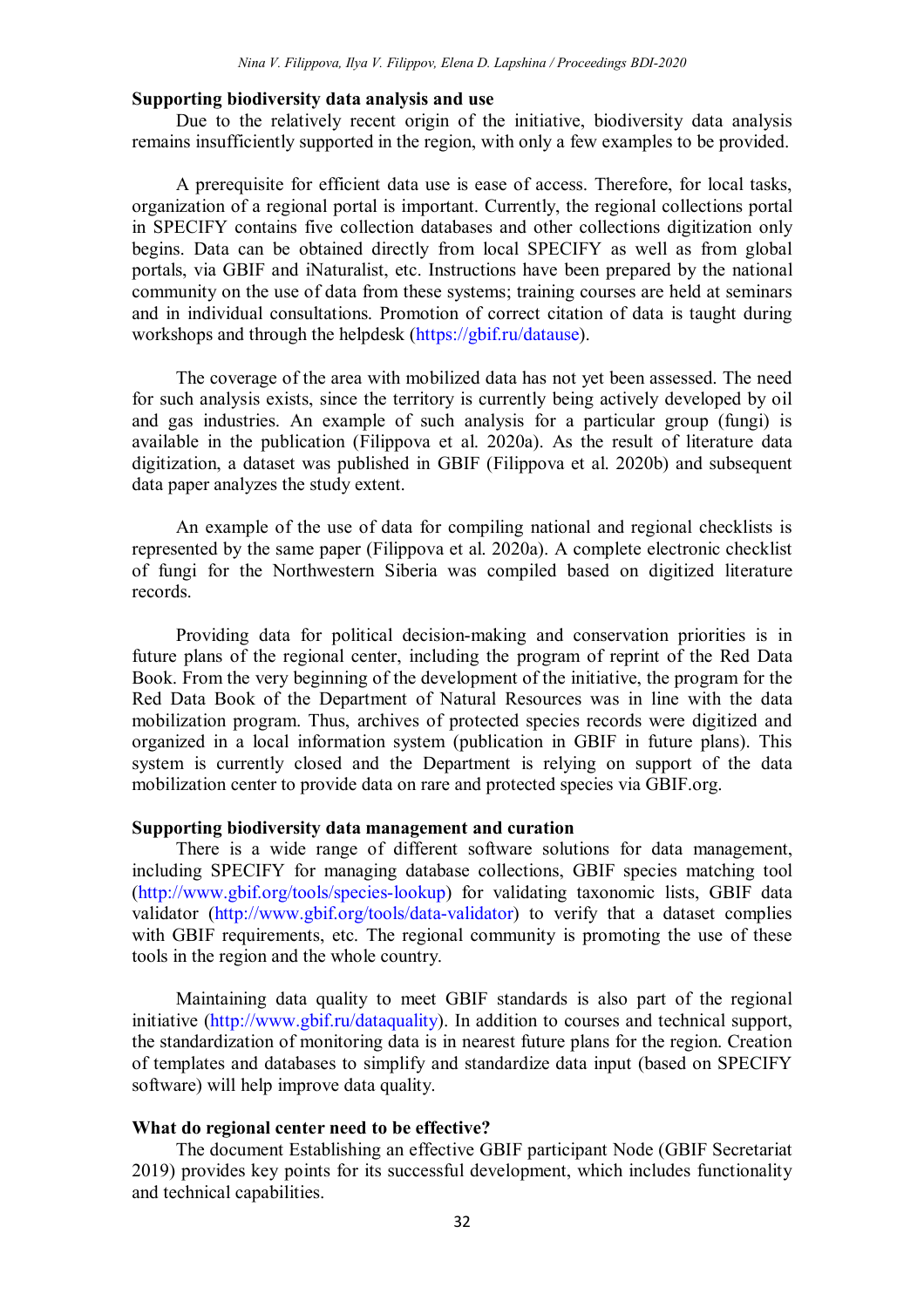*Functionality* stays for ability to formulate strategies, plans and policies for community development. The regional community has informal goals and objectives, as well as an informal group of stakeholders (summarized at https://nwsbios.org). For the near future, we aim at creating a collaboration agreement between stakeholders and setting up a council of representatives; we also plan to develop short and long-term plans. Currently, about 10 organizations are participating in the initiative that have confirmed their cooperation by letters of support (https://nwsbios.org/documents).

*The technical capabilities* include software products and the necessary server hardware for publishing and storing data, as well as technical documentation (manuals) for publishing data and improving data quality. A software product for publishing data in GBIF (IPT) and software for data management of biological collections (SPECIFY) had been installed on the YSU server. In addition, technical capabilities include software tools for managing data for particular regional tasks (for example, monitoring reports, special checklists, rare species reports, etc.), which will be developed in the future.

The four main qualities that a GBIF node should meet in order to fulfill its mission: neutrality, leadership and initiative, service orientation and adaptability. Establishing the regional data mobilization center, we are trying to meet the above qualities, but some problems may be discussed.

*Neutrality* is essential in relation for the benefits that a node provides for hosting institution in term of data use. This implies neutrality with all stakeholders, regardless of preferences and priorities. Until now, we have not experienced any problems with this issue, apart from the widespread reluctance of authors to open data before publication. We hope that building a culture of open data and correct citation practices will help address this problem.

*Leadership and initiative* are recognized as important qualities in the GBIF Node mission. These qualities should help to change the habits and practices associated with the open publication and storage of biodiversity data. Information and Internet technologies are rapidly developing and biologists often find it difficult to make new practices. It also important to understand that the GBIF Node performs its functions at the complex landscape, including scientific, governmental, educational, public, etc. Leadership and initiative coming from young employees of the "basic level" must therefore be supported by managers who are familiar with the landscape and ready to provide lobbying and introducing the initiative into existing institutions.

GBIF Nodes are created to support communities of people and institutions and therefore *focus on service*, representing GBIF and the broader community of biodiversity informatics to the wider community of people.

The last property – *adaptability*, is associated with the need for a node to respond and adapt to different stakeholders, sponsors and partners. In order to meet this requirement it is important to have an evolving, relevant development strategy. The intent to formulate such a strategy for the region was described above.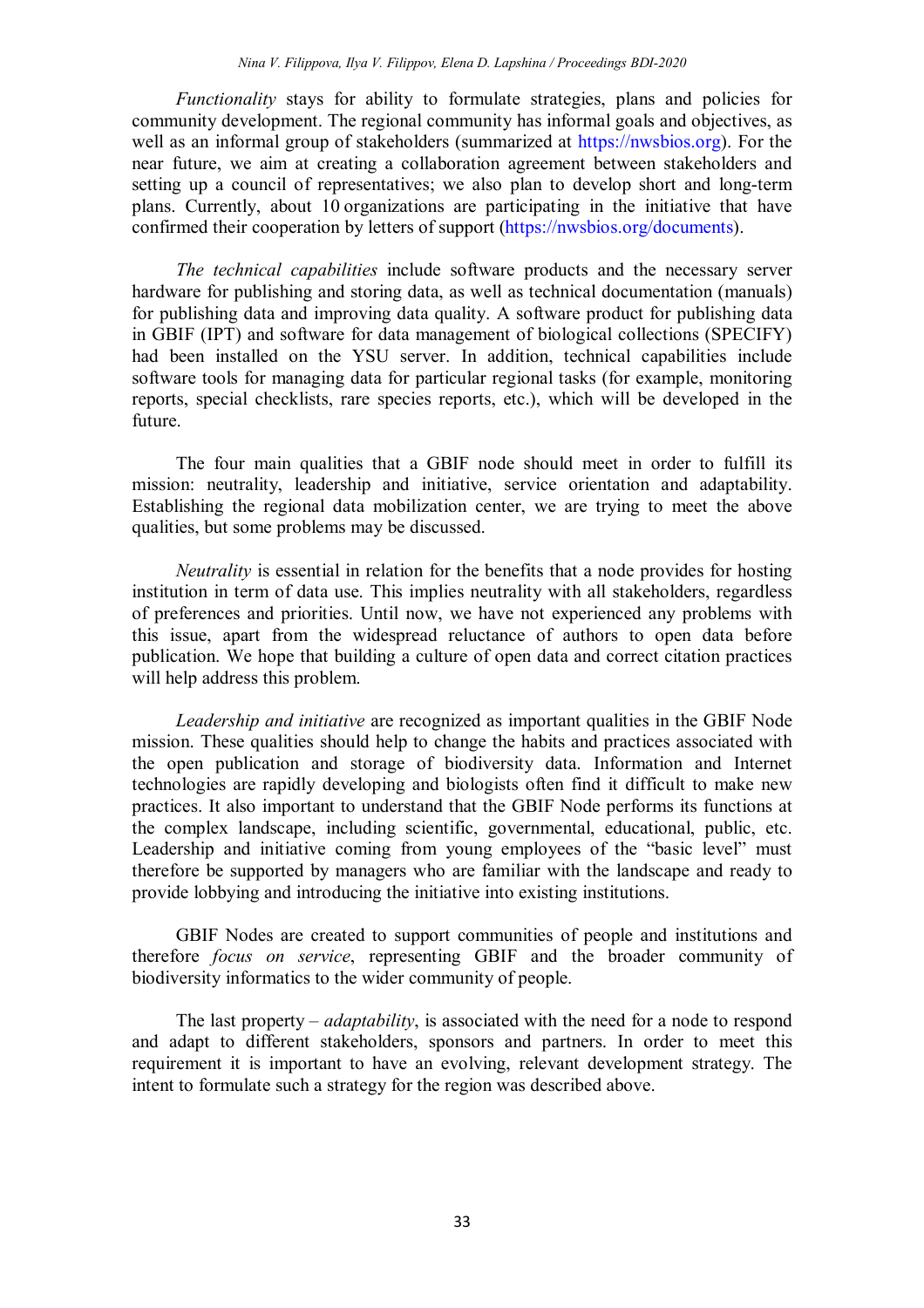# **Conclusion**

As the result of organized systematic work on the regional GBIF initiative, we already achieved some results and gained valuable experience. This includes four main areas of the GBIF-nodes responsibilities and services: coordinating the landscape of initiatives, supporting biodiversity data mobilization, biodiversity data analysis and use, and supporting data management and curation. These services were described in more detail in the paper, and the problems were discussed.

The total number of mobilized records for the Northwestern Siberia (within the administrative boundaries of the Khanty-Mansi Autonomous Okrug-Yugra, Yamal-Nenets Autonomous Okrug and Tyumen region) has exceeded 120 000 by the end of 2020, with approximately 40% published by the Yugra State University; 13% are observations from iNaturalist.org (Table 2). Comparing to other Siberian regions, data mobilization in this region is progressing rapidly, on a par with the Novosibirsk region. However, compared to the Moscow region and some other regions of Central Russia, these values are lower by an order of magnitude. Regional contribution to the common pool of mobilized data currently reaches 60%, the rest being the result of data mobilization of large collections in Russia and abroad.

**Table 2.** The first ten publishing organizations of Northwestern Siberia (within the administrative boundaries of the Khanty-Mansi Autonomous Okrug-Yugra, Yamal-Nenets Autonomous Okrug and Tyumen region) with the number оf published records (totaling about 120 000 records for 10.11.2020).

| Organization                                                  | Number of<br>published records | Percentage from<br>the total number |
|---------------------------------------------------------------|--------------------------------|-------------------------------------|
| <b>Yugra State University Biological Collection</b>           | 40 091                         | 33                                  |
| iNaturalist.org                                               | 24 4 22                        | 20                                  |
| Lomonosov Moscow State University                             | 10839                          | 9                                   |
| Malaya Sosva State Nature Reserve                             | 6969                           | 6                                   |
| Central Siberian Botanical Garden SB RAS                      | 9 3 5 8                        | 8                                   |
| Natural park Kondinskie lakes named after L.F.<br>Stashkevich | 5 3 9 4                        | 4                                   |
| <b>Surgut State University</b>                                | 3 7 3 5                        | 3                                   |
| <b>Tyumen State University</b>                                | 3 4 7 2                        | 3                                   |
| PlutoF                                                        | 2436                           | $\mathfrak{D}$                      |
| Cornell Lab of Ornithology                                    | 1.535                          |                                     |

#### **Competing interests**

The authors have declared that no competing interests exist.

# **Acknowledgements**

We are very grateful for the fruitful discussions during preparation of the manuscript to Natalia Ivanova and for the help with English translation to Tatiana Bulyonkova. The project was funded by the grant 13-01-20/39 of the Yugra State University, by the Presidential Grant 20-2-014584 and by the INTERACT Virtual Access under EU-H2020 Grant Agreement No. 730938.